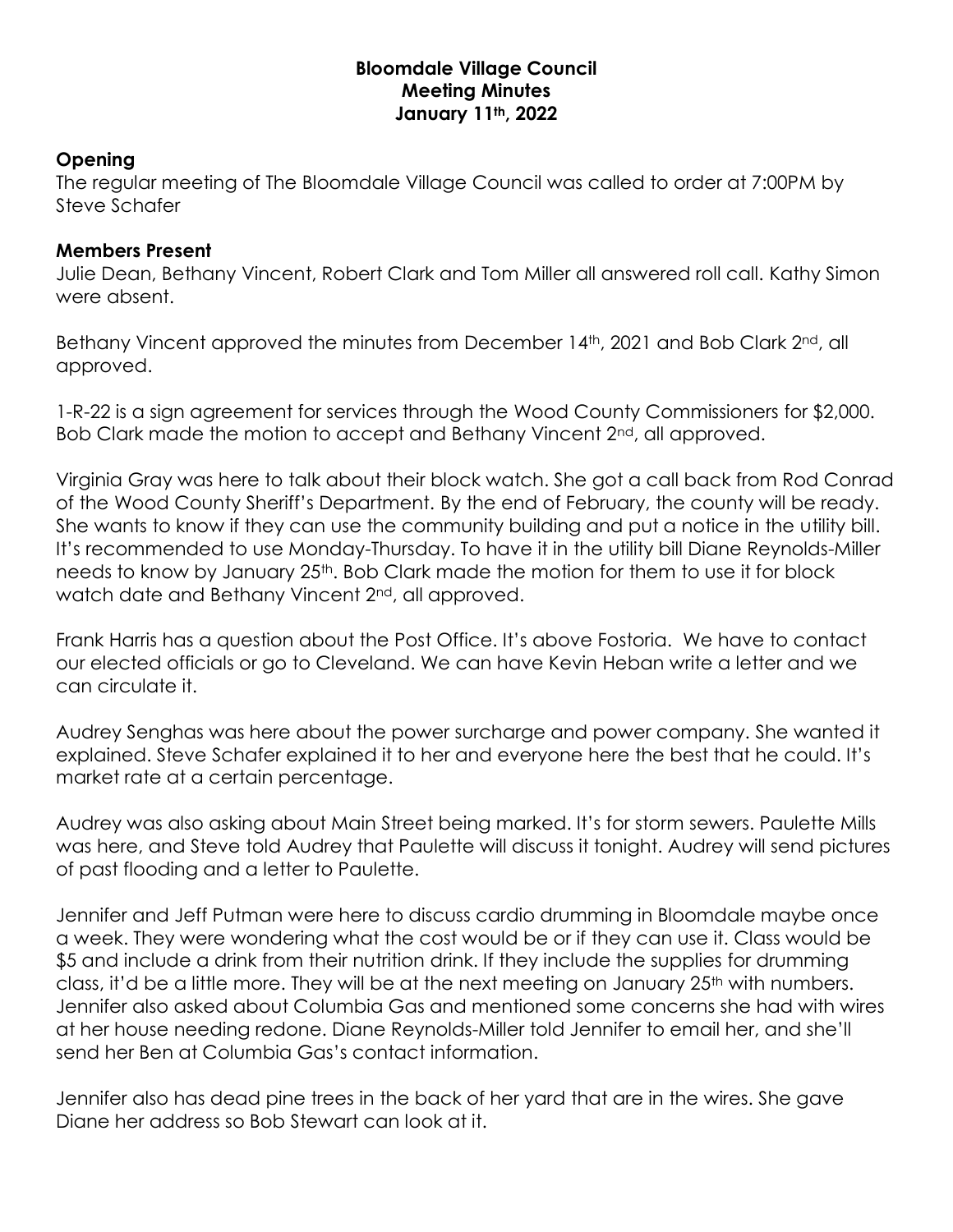On December 28th, 2021, Dave Steiner from Wood County with Morlock and Neil from Poggemeyers about paving the parking lot behind Village building. Morlock's bill was 27,000 for parking lot through Buckeye Street to Main Street. Poggemeyer's will cover \$7,539. Whatever we decide, keep Paulette and her company in the loop. Tony Morlock wants to it done by April. We'd have to have a decision by the end of February.

Storm sewer work contract from last year. The survey is done, and Paulette would like to know if they can do the design up to bidding. It's \$30,000. Bob Clark made a motion to move forward and Bethany Vincent 2<sup>nd</sup>, all approved. It'd be out of the storm sewer fund.

We can make a direct request for capital funding from the state. It's only available every two years. The request should be submitted by the end of February. It's possible we could put the funding towards a walking path that we'd once discussed.

Per Paulette, the engineer/consultant originally on the fire department plans has left their company. If we are continuing with plans, we will get a new consultant.

Don Hoffman came to talk about the community building from contact through giving them keys to follow-up inspection. He would like to be done by March/April, giving us time to look around for someone else. Diana will still do reservations if we want her to.

Billy Mareches needs approval for \$1,000 for medical supplies from Bound Tree. Bob Clark made the motion and Bethany Vincent 2<sup>nd</sup>, all approved.

He needs \$3,000 for meds from Wood County Hospital. Bob Clark made the motion and Bethany Vincent 2nd, all approved.

They did their battery and flashlight checks and found out that the batteries went bad in one of their landing zone kits. It'd be about \$300. Bob Clark made the motion and Bethany Vincent 2nd, all approved. He'll probably get it from Fire Penny.

Nathaniel Cox background check came back good. He's at his first orientation tonight for fire school. The bill will be coming soon for the background check and physical.

Bethany Vincent and Julie Dean are on the fire dependency board. Jonathan Heldman, Billy Mareches and Joey Mareches will also be on it again this year.

On Walnut Street there's pine trees that are half on the street by Rory Fitch's building. Diane needs addresses and she can have letters sent so people will trim trees, or the village will trim trees at owner's expense. Diane will call Heban about getting letters sent to appropriate owners

Someone came to Bob Clark about buying the lots by the railroad tracks.